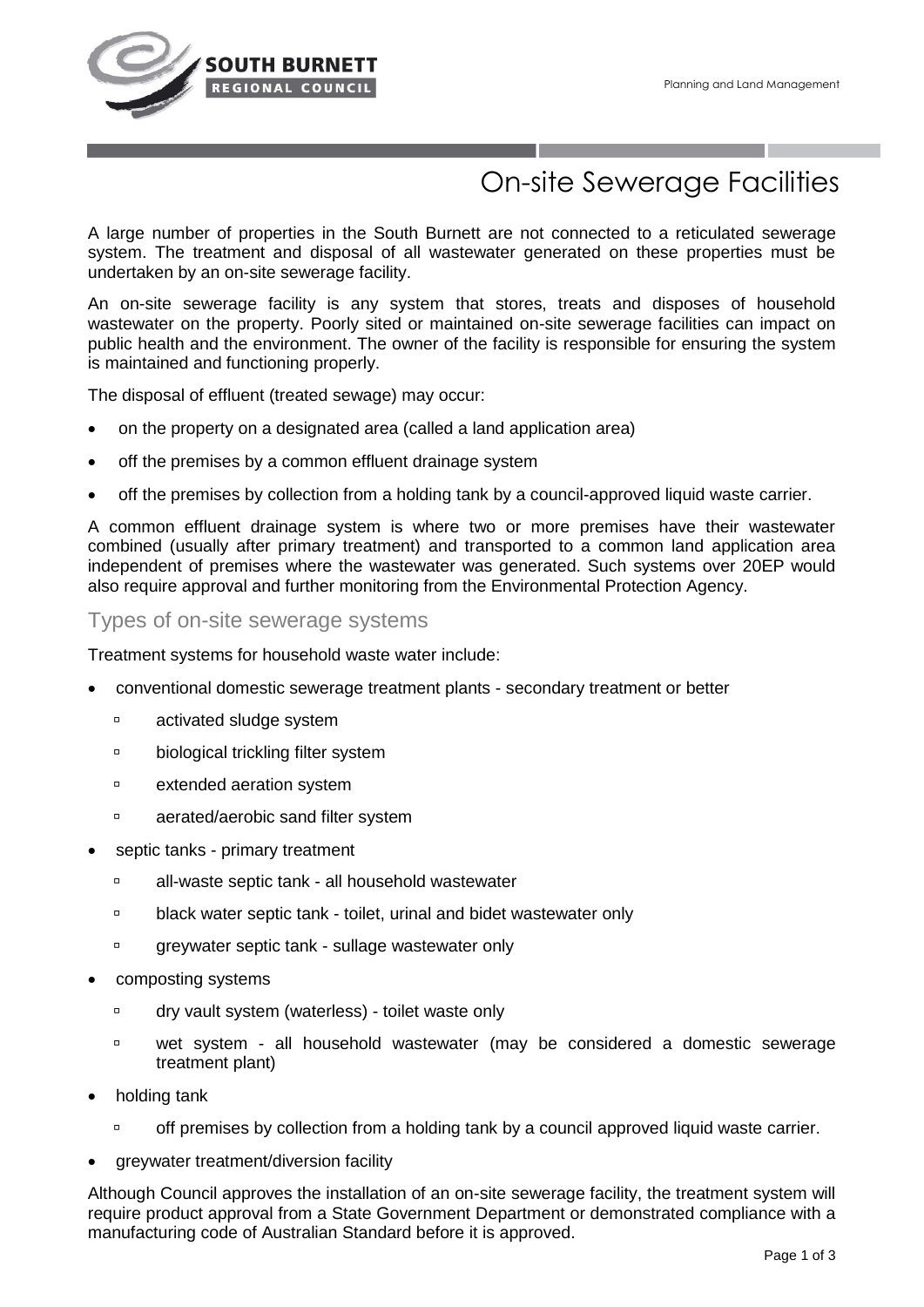# Types of land application areas

The designated area on a property for application of the treated effluent is as land application area and includes:

- Irrigation system:
	- **Surface irrigation spray above ground**
	- Sub-surface irrigation drippers in shallow trench for a large surface area
	- □ Covered surface irrigation drippers on natural ground covered by mulch, woodchip, etc
- Evapotranspiration-absorption trench/bed/mound:
	- Trench or bed embodies the principles of evaporation, transpiration and absorption
	- Elevated sand mound especially constructed on natural ground level

The type of land application area will depend on the level of treatment wastewater has received prior to disposal.

#### What is a Domestic Waste Water Treatment Plant?

It is a system that takes all household waste water, treats it through 4 stages of treatment and recycles the water by irrigation on a landscaped area.

The four stages are:

- 1. Primary anaerobic digestion and sedimentation
	- In the first stage the breakdown of solids is performed by bacteria, know as anaerobic bacteria, which thrive without oxygen and light within the septic tank. In time most of the solids will decompose or break up; others will not and these collect at the bottom of the tank as sludge.
- 2. Aerobic biological oxidation of primary effluent
	- In the second stage the effluent from the primary stage still contains dangerous substances which are attacked by aerobic bacteria. Aerobic bacteria require oxygen for their continued existence. The bacteria grow on a filter media which is aerated by a positive blower or aerator, by rotating contractors or by a plastic media trickling filter. These bacteria attack the dangerous substances in the liquid uniting it with oxygen to form harmless nitrates.
- 3. Chlorination to destroy pathogens
	- In stage 3 the effluent passes over solid chlorine tablets into an effluent storage compartment which provides adequate chlorine contact time.
- 4. Nutrient removal by transpiration and evaporation
	- Stage 4 is accomplished by an automatic pump distributing the effluent to the irrigated area through an irrigation system.

The build up of sludge in the bottom of the tank must be removed on an average of every 5 to 10 years for small household tanks.

After desludging and cleaning out by pumping, the tanks should not be disinfected or wasted. Simply fill the tank with water to reproduce the bacterial action and keep odours to a minimum.